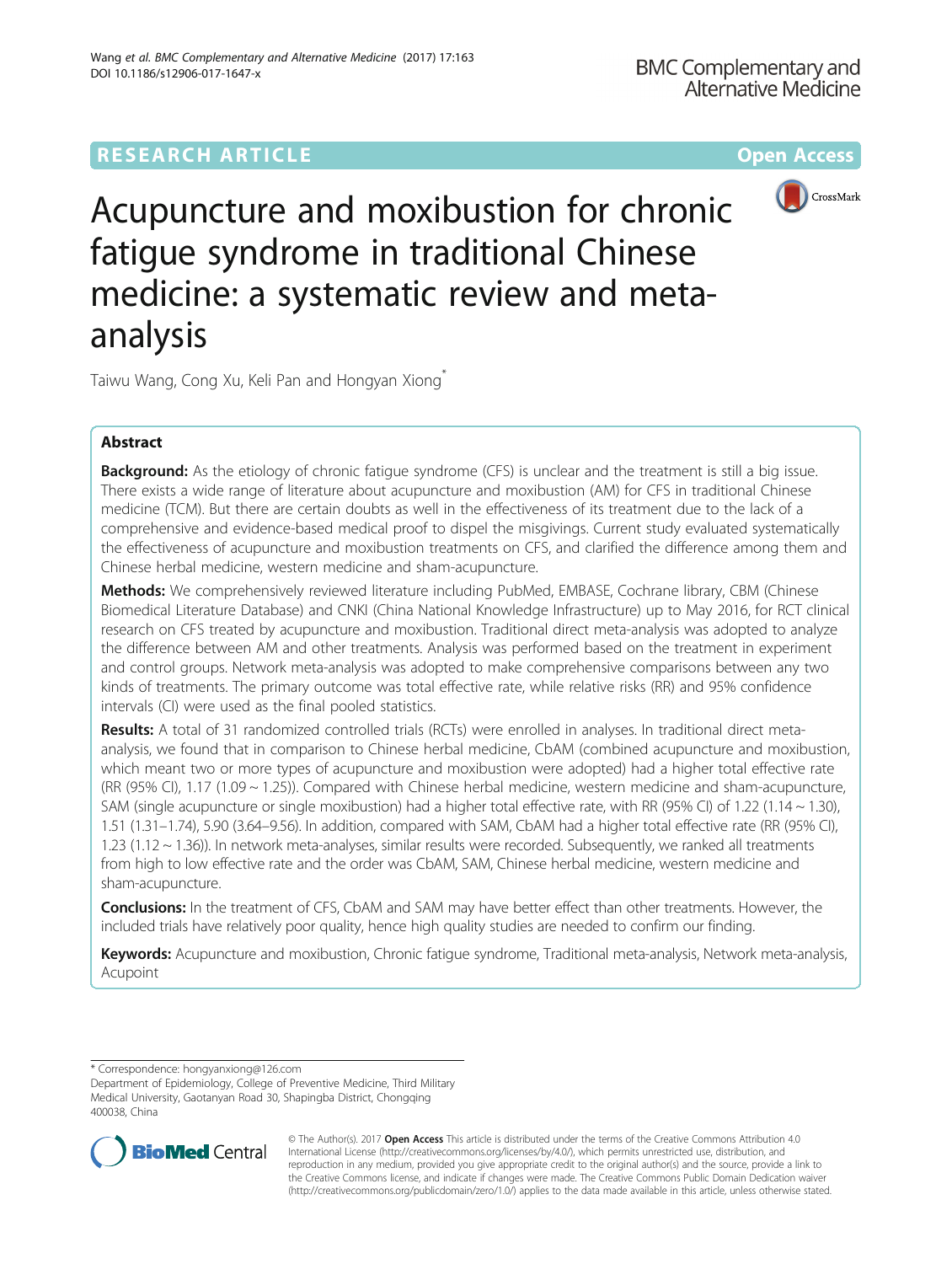## Background

CFS is a wide-spread agnogenic disease [\[1\]](#page-8-0) characterized by unexplained fatigue that lasts for at least six months and accompanied by four or more of the following symptoms: unrefreshing sleep, lengthy malaise after exertion, impairment of concentration or short-term memory, sore throat, tender lymph nodes, multi-joint and muscle pain and headaches [\[2](#page-8-0)]. CFS affects work and life seriously, at the same time causes heavy societal burden with an incidence of  $0.2\% \sim 2.2\%$  in adults [[3, 4](#page-8-0)],  $0.1\% \sim 0.5\%$  in adolescents [\[5](#page-8-0)] in western countries and 1.9% in Beijing and 3% in Hong Kong, China [\[6](#page-8-0)]. American CDC reported a higher prevalence, with 2.3% in children and 2.3% in adolescents ([http://www.cdc.gov/](http://www.cdc.gov/cfs/pediatric/index.html) [cfs/pediatric/index.html](http://www.cdc.gov/cfs/pediatric/index.html)). Though many theories are used to explain CFS, the aetiology is still unclear and no major progress has been made in therapy. So far, in treatment of CFS, cognitive behavior [\[7](#page-8-0)–[9](#page-9-0)] and graded exercise therapies [\[10](#page-9-0), [11\]](#page-9-0) are thought to be effective in relief of symptoms, and the curative effect of western medicines isn't promising. For instance, the effects of anxiolytics, corticosteroids, dietary supplements, evening primrose oil, homeopathy, magnesium (intramuscular), nicotinamide adenine dinucleotide (oral) and prolonged rest are unclear [\[12\]](#page-9-0). Suggestions on treatment have been made in a number of countries [[13, 14\]](#page-9-0), but their effect still needs to be further studied [\[15](#page-9-0)].

CFS has no clear mechanism, with its complex symptoms. As the treatment effectiveness by western medicine were limited overall, some researchers also begun to shift their focus towards complementary and alternative medicine. Acupuncture and moxibustion in traditional Chinese medicine (TCM) [\[16\]](#page-9-0) comes to the attention of researchers. Acupuncture means the insertion of needles into different parts or points of the body and moxibustion mans the use of burning moxa to stimulate certain parts or points of the body, while moxa is usually made from a special herb named argy wormwood leaf. As the development of acupuncture and moxibustion, acupuncture and moxibustion have many different forms, for example, both auricular acupuncture and electroacupuncture belong to acupuncture. In the realm of traditional Chinese medicine, the human body is a whole organism. Though the mechanism of CFS treated by acupuncture and moxibustion is not fully explained, the treatment is effective in relief of symptoms [[17](#page-9-0), [18\]](#page-9-0). The acupuncture and moxibustion treatment can adjust organ function of traditional Chinese medicine, such as the zhang and fu, and have various ways in which they can be chosen depending on the characters of patients.

Even though some systematic review and metaanalysis were done before [\[19](#page-9-0)–[21\]](#page-9-0), there were also some limitations. The Alraek's study [\[21](#page-9-0)] didn't include acupuncture or moxibustion, therefore its relevance to this review is unclear, and the other two studies [\[19](#page-9-0), [20](#page-9-0)] didn't conduct meta-analysis for acupuncture and moxibustion. Therefore comprehensive meta-analysis evidence is still not available that showed the therapeutic effect of comparing acupuncture and moxibustion with many others treatments. The network meta-analysis combines the comparisons of treatments not only directly addressed within any of the individual trials, but also incorporated the indirect comparisons constructed from two trials that share one treatment in two studies. This kind of meta-analysis makes full use of the withintrial randomized treatment comparison of each trial, while combining all available comparisons between treatments. This study attempts to evaluate the effect of acupuncture and moxibustion on CFS systematically compared with other treatments by traditional and network meta-analysis.

#### Methods

### Search strategy and study selection

We searched through the databases of PubMed, EMBASE, Cochrane library, Chinese Biomedical Literature Database (CBM), China National Knowledge Infrastructure (CNKI), China Master Theses Full-text Database (CMTD), China Doctor/Maseter's Dissertations (CDMD) Fulltext Database. The last search for all databases was updated to May 2016. We used the combined method of MeSH Term and free words by applying the following terms: acupoint injection, acupuncture, acupuncture and moxibustion, acupuncture points, acupuncture therapy, auricular acupuncture, auricular plaster, body acupuncture, coiling dragon needling, dermal needle, dry needling, ear acupuncture, ear seed pressure, Electro-acupuncture, embedding, embedding therapy, fire needle, moxibustion, panlongci, percussopuncture, point injection, pricking blood, scalp acupuncture, trigger points, meridians and chronic fatigue syndrome, chronic fatigue, fatigue syndrome, Myalgic Encephalopathy in PubMed, EMBASE, Cochrane library and relevant Chinese words in CBM and CNKI.

## Inclusion and exclusion criteria

## Inclusion criteria

(1) Randomized controlled trials (RCTs) in English or Chinese were included regardless of whether published or unpublished. (2) The patients were diagnosed under clear criteria (CDC 1988 [\[22](#page-9-0)] or CDC 1994 [[2\]](#page-8-0)); (3) RCT interventions adhered to the following treatment strategies: the experimental group received combined acupuncture plus moxibustion or acupuncture or moxibustion alone, while the control group received treatment with Chinese herbal medicine, western medicine, placebo treatment, acupuncture or moxibustion alone (for combined acupuncture plus moxibustion). (3) Clinical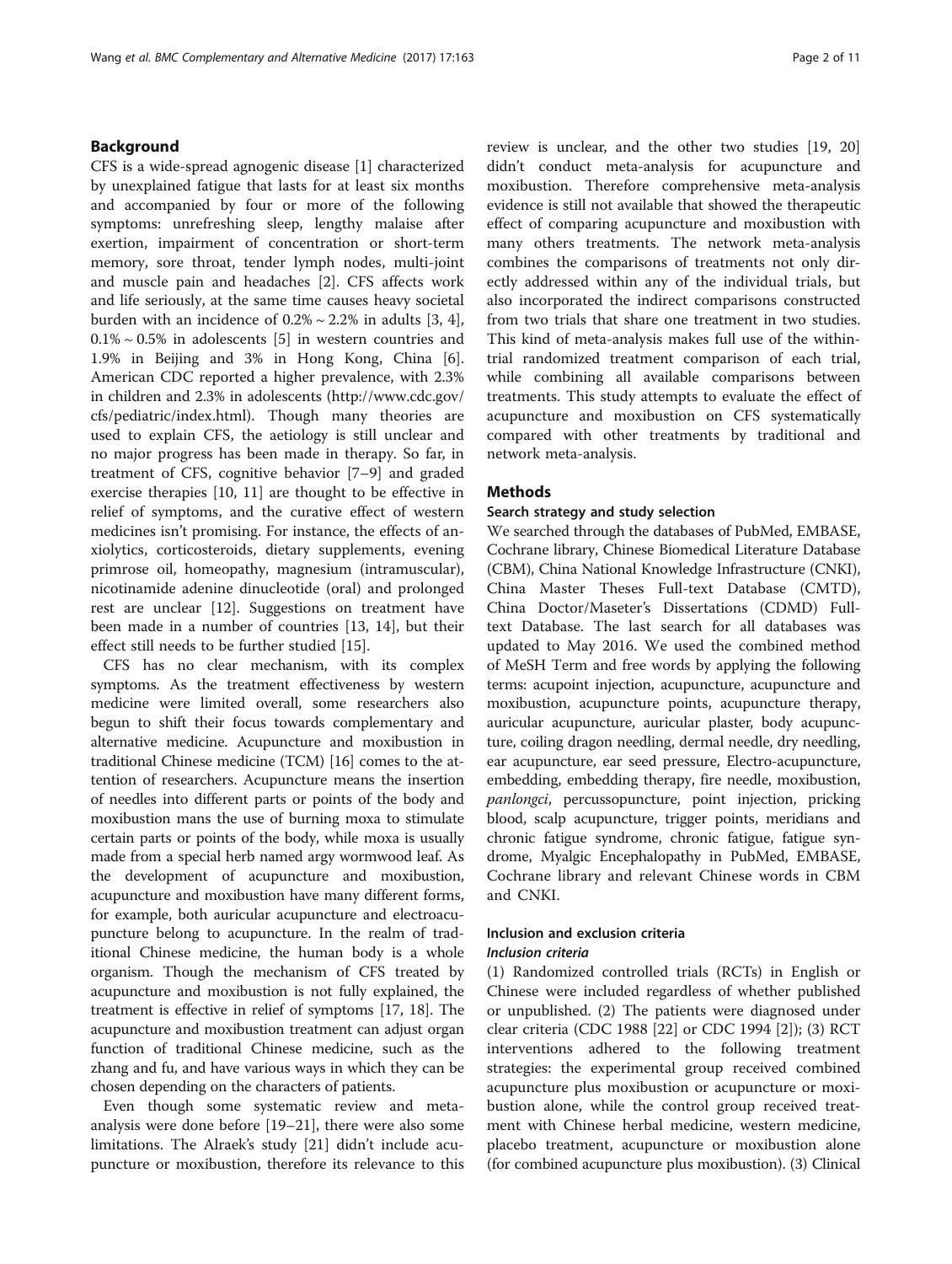<span id="page-2-0"></span>efficacy (cured, markedly effective, and effective) and invalid evaluation were used as the end-point [\[23](#page-9-0)], and the criteria for invalid evaluation was the syndrome score was reduced by less than 30% or 1/3 [\[23](#page-9-0)].

#### Exclusion criteria

The exclusion criteria included the following: (1) non-RCTs or duplicate publications; (2) animal studies; (3) case reports and reviews; (4) clinical research studies that compared different kinds of acupuncture or moxibustion; (5) the treatment was combined with others treatments than acupuncture and moxibustion; (6) the study with western medicine which were clearly not recommended according to the latest NICE guideline, such as glucocorticoids, mineralocorticoids ([https://www.nice.org.uk/guidance/cg53/chapter/](https://www.nice.org.uk/guidance/cg53/chapter/1-Guidance#genera-management-strategies-after-diagnosis) [1-Guidance#genera-management-strategies-after-diagnosis\)](https://www.nice.org.uk/guidance/cg53/chapter/1-Guidance#genera-management-strategies-after-diagnosis); (7) the criteria of invalid evaluation was not based on syndrome score reduction by less than 30% or 1/3.

#### Quality assessment

The quality assessment of all studies included in this review was independently evaluated by two reviewers (Wang TW and Xu C) using the Cochrane Collaborations tool [\[24\]](#page-9-0). Seven criteria were applied: (1) random sequence generation, (2) allocation concealment, (3) blinding of participants and personnel, (4) blinding of outcome assessment, (5) incomplete outcome data, (6) selective reporting and (7) other bias (defined as baseline data comparability). For each item, the evaluation was denoted as low, high or unclear risk according to the descriptions of the method in each study. Any disagreement was resolved by discussion with the third author (Xiong HY).

## Data extraction and analysis

Related data such as title, first author, year of publishing, study design, intervention of each group, quality of the study, diagnosis criteria, number of participants, range of participants' age, outcomes, treatment duration and adverse events were independently extracted by two reviewers (Wang TW and Xu C) using inclusion criteria. Disagreements were resolved by discussion between the two reviewers and by seeking the opinion of the third author (Xiong HY) if necessary.

Traditional meta-analysis was adopted for direct comparison. Random effects model was adopted for overall and subgroup analysis if obvious heterogeneity existed, otherwise fixed effects model. Furthermore, both models were adopted to test the difference of the two models for sensitivity analysis. At the same time, sensitivity analysis was finished by removing any single trial in each group. Statistical heterogeneity was evaluated by the Cochran's Chi-squared test (with  $P < 0.10$  indicating statistically significant heterogeneity) and the statistic  $I^2$  [\[25](#page-9-0)] (The heterogeneity might not be important with  $I^2$  of 0 to 40%, while moderate heterogeneity with  $I^2$ of 30 to 60%, substantial heterogeneity with  $I^2$  of 50 to 90% and considerable heterogeneity with  $I^2$  of 75 to 100%.). Publication bias was assessed by funnel plot and Egger's test (Egger's test was done only if the studies number was no less than 10) [\[25\]](#page-9-0), whereas trim and fill [[26\]](#page-9-0) was performed if publication bias existed. To combine indirect and direct evidence, network meta-analysis was performed to evaluate the treatment effect of all treatments. We also compared the results of traditional meta-analysis and network meta-analysis. Effect sizes were calculated by related risk (RR) and 95% confidence intervals (CIs). Meta-analysis was performed in R software version 3.2.0 [\[27\]](#page-9-0) (with the package "meta" [[28](#page-9-0)] for traditional meta-analysis and "pcnetmeta" [[29](#page-9-0)] for Bayesian network meta-analysis).

## Results

## Searching result

A total of 1345 potentially relevant citations were identified, 47 of which were degree research thesis. 157 duplicate papers were removed firstly, and 1000 papers were excluded after scanning their titles and abstracts. After screening the full texts of the included articles, 158 studies were excluded for the following reasons: no relevant data (*n* = 35), inapposite treatments set (*n* = 73), patients with tuberculosis ( $n = 1$ ), duplicate reports ( $n = 12$ ), not RCT ( $n = 3$ ), unclear diagnose criteria ( $n = 7$ ), inapposite criteria of invalid evaluation  $(n = 24)$ , inappropriate western medicine  $(n = 3)$ . However, one additional article

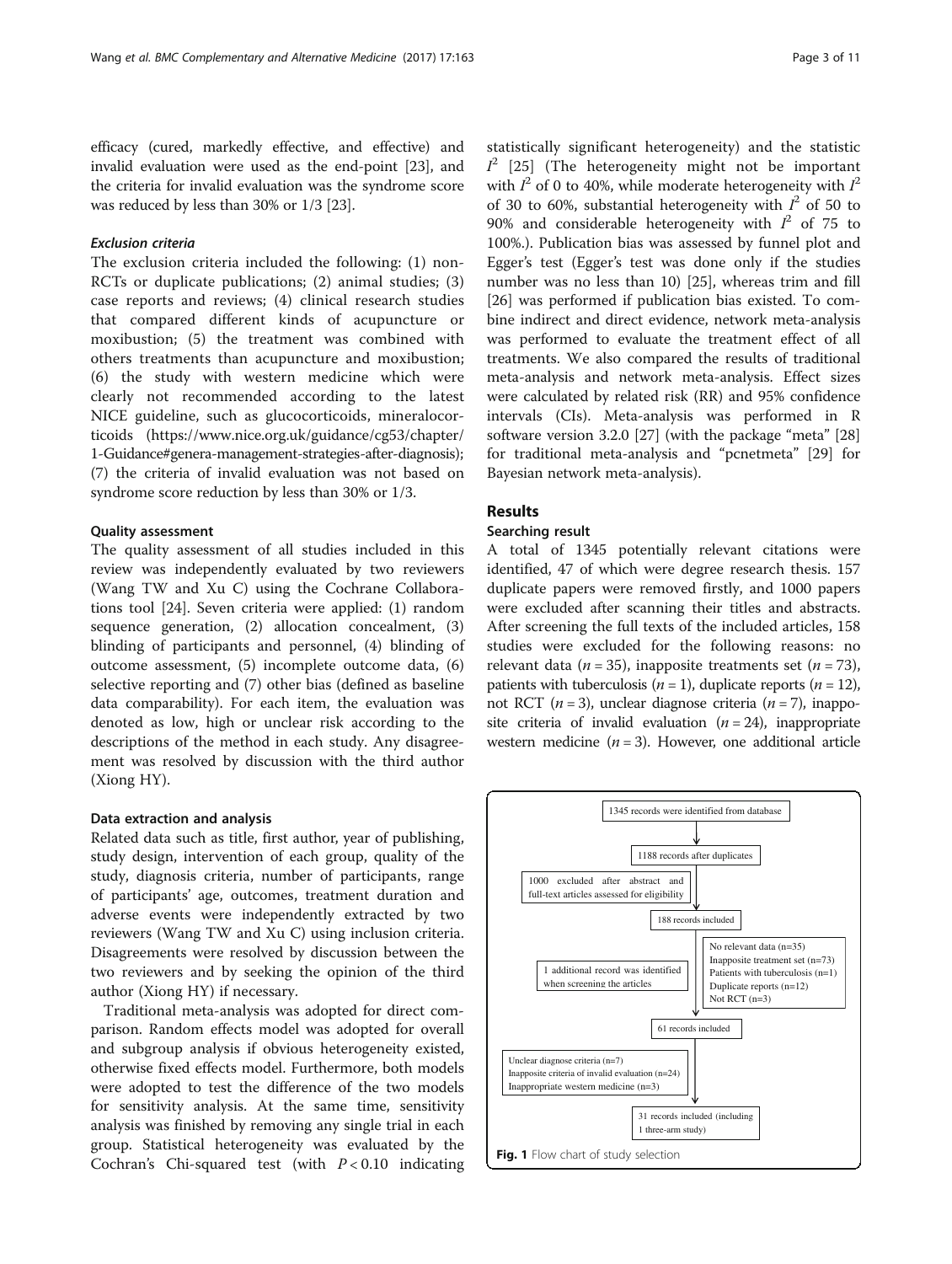<span id="page-3-0"></span>

[[30\]](#page-9-0) was identified during screening. Finally, 31 studies [\[17, 18, 30](#page-9-0)–[58\]](#page-9-0) (including1 three-arm study [[18](#page-9-0)]) were included for further analysis (Fig. [1](#page-2-0)).

#### Studies description

We included 31studies (Additional file [1:](#page-8-0) Table S1), all of these were conducted in China and published in Chinese. The sample size of these studies ranged from 30 to 200, and the total number of patients was 2255. The age of patients ranged from 18 to 78, and the duration of treatment was from 10 to 90 days. All studies adopted the diagnosis criteria of American CDC (1988 or 1994 edition). As acupuncture and moxibustion had many forms, such as auricular acupuncture, electroacupuncture, which were acupuncture, we treated them all as acupuncturein the present study. Therefore, the control treatments were Chinese herbal medicine, western medicine, sham-acupuncture and SAM (single acupuncture or single moxibustion).

All the included studies were divided into five groups based on the intervention in experiment and control groups: (1) CbAM (combined acupuncture and moxibustion, which meant two or more types of acupuncture and moxibustion were adopted) versus Chinese herbal medicine  $(n = 8)$ ; (2) SAM versus Chinese herbal medicine  $(n = 12)$ ; (3) SAM versus western medicine  $(n = 4)$ ; (4) SAM versus sham-acupuncture (or placebo treatment)  $(n = 4)$ ; (5) CbAM versus SAM  $(n = 5)$ .

#### Quality of the included studies

After assessing the quality of studies based on the basis of Cochrane risk of bias, we revealed that 17 trials reported random sequence generation [\[17, 18, 31, 33](#page-9-0)–[36](#page-9-0), [38, 39](#page-9-0), [42](#page-9-0), [44, 45](#page-9-0), [49, 51](#page-9-0), [53, 54](#page-9-0), [58\]](#page-9-0), 2 studies provided information on allocation concealment [\[17](#page-9-0), [51\]](#page-9-0), 4 trials described blinding of participants (single or double) [[34](#page-9-0), [39](#page-9-0), [46, 49](#page-9-0)],1 trial described blinding of outcome assessment [\[39\]](#page-9-0),3 trials had unclear bias of complete data [[17](#page-9-0), [33, 58\]](#page-9-0) and 5 trials had unclear other biases (defined as baseline data comparability) [[34](#page-9-0), [39](#page-9-0), [45, 52, 55](#page-9-0)]. Selective reporting bias was unclear (Fig. 2).

## Synthesis of results

#### CbAM versus Chinese herbal medicine

Eight trials [[18, 35, 36](#page-9-0), [40](#page-9-0), [42, 50, 52](#page-9-0), [56\]](#page-9-0), 515 participants (259 in experiment group and 256 in control) were included in this group. The pooled results of the 8 trials that compared CbAM with Chinese herbal medicine were of RR (95% CI), 1.17 (1.09-1.25), indicating that CbAM was more effective than Chinese

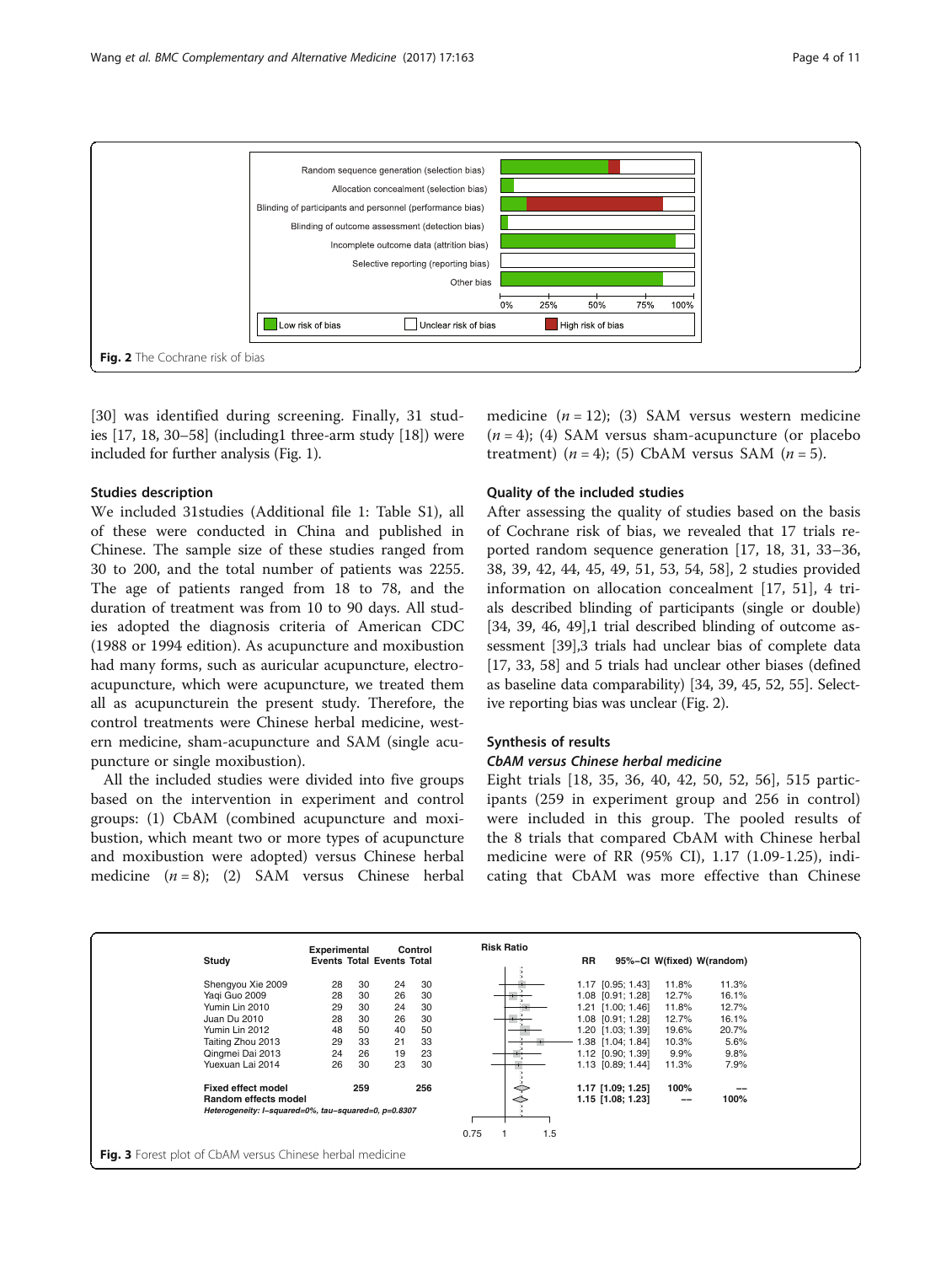|                                                             | Experimental                     |     |    | Control | <b>Risk Ratio</b>                |                       |       |                           |  |
|-------------------------------------------------------------|----------------------------------|-----|----|---------|----------------------------------|-----------------------|-------|---------------------------|--|
| Study                                                       | <b>Events Total Events Total</b> |     |    |         |                                  | <b>RR</b>             |       | 95%-Cl W(fixed) W(random) |  |
|                                                             |                                  |     |    |         |                                  |                       |       |                           |  |
| Jiaxuan Xiong 2005                                          | 39                               | 43  | 32 | 44      |                                  | 1.25 [1.02; 1.53]     | 9.2%  | 9.3%                      |  |
| Honglin Li 2007                                             | 29                               | 31  | 26 | 30      |                                  | 1.08 [0.91; 1.28]     | 7.7%  | 12.0%                     |  |
| Danling Ye 2009                                             | 29                               | 30  | 25 | 30      |                                  | 1.16 [0.98; 1.38]     | 7.3%  | 11.5%                     |  |
| Dongdong Wu 2010                                            | 12                               | 15  | 8  | 15      |                                  | .50 [0.88; 2.57]      | 2.3%  | 1.8%                      |  |
| Xingquo Li 2010                                             | 94                               | 100 | 74 | 100     |                                  | 1.27 [1.12; 1.44]     | 21.5% | 16.2%                     |  |
| Dongdong Wu 2010                                            | 28                               | 31  | 23 | 31      |                                  | 1.22 [0.96; 1.54]     | 6.7%  | 7.5%                      |  |
| Xiaomin Rao 2011                                            | 29                               | 33  | 20 | 30      |                                  | 1.32 [0.99; 1.75]     | 6.1%  | 5.7%                      |  |
| Yimin Zhu 2012                                              | 24                               | 30  | 22 | 30      |                                  | 1.09 [0.82; 1.44]     | 6.4%  | 5.8%                      |  |
| Jin Yu 2013                                                 | 25                               | 30  | 24 | 30      |                                  | 1.04 [0.82; 1.32]     | 7.0%  | 7.4%                      |  |
| Taiting Zhou 2013                                           | 19                               | 33  | 21 | 33      |                                  | $0.90$ $[0.61; 1.34]$ | 6.1%  | 3.3%                      |  |
| Lei Zhou 2014                                               | 65                               | 72  | 41 | 70      |                                  | 1.54 [1.25; 1.90]     | 12.1% | 8.9%                      |  |
| Fengyi Liu 2014                                             | 27                               | 30  | 26 | 30      |                                  | 1.04 [0.86; 1.25]     | 7.6%  | 10.7%                     |  |
| <b>Fixed effect model</b>                                   |                                  | 478 |    | 473     |                                  | 1.22 [1.14; 1.30]     | 100%  |                           |  |
| Random effects model                                        |                                  |     |    |         | $\Leftrightarrow$<br>$\triangle$ | 1.19 [1.10; 1.28]     | $- -$ | 100%                      |  |
| Heterogeneity: I-squared=29.8%, tau-squared=0.005, p=0.1542 |                                  |     |    |         |                                  |                       |       |                           |  |
|                                                             |                                  |     |    |         |                                  |                       |       |                           |  |
|                                                             |                                  |     |    |         | 0.5<br>2                         |                       |       |                           |  |
|                                                             |                                  |     |    |         |                                  |                       |       |                           |  |
| Fig. 4 Forest plot of SAM versus Chinese herbal medicine    |                                  |     |    |         |                                  |                       |       |                           |  |

herbal medicine (Fig. [3\)](#page-3-0). There were no heterogeneity  $(I^2 = 0\%, p = 0.83).$ 

## SAM versus Chinese herbal medicine

Twelve trials [\[17, 18](#page-9-0), [31](#page-9-0), [33, 38](#page-9-0), [41](#page-9-0), [44, 45, 48](#page-9-0), [51, 54, 58](#page-9-0)], 951 participants (478 in experiment group and 473 in control) were included in this group. With only not important heterogeneity existed  $(I^2 = 29.8\%, p = 0.15)$ , the pooled result of the 8 trials was performed with fixed effect model and the result (RR (95% CI), 1.22 (1.14–1.30) showed that SAM had better effects than Chinese herbal medicine (Fig. 4). There was no publication bias after egger's test  $(p = 0.82)$ .

## SAM versus western medicine

A total of 4 trials [[32](#page-9-0), [37](#page-9-0), [47, 53](#page-9-0)] (286 participants, 142 in experiment group and 144 in control) were adopted in this group. The pooled results indicated that SAM had a better effect than western medicine (RR (95% CI), 1.51 (1.31–1.74)), with no heterogeneity among the studies ( $I^2 = 0\%$ ,  $p = 0.59$ ) (Fig. 5).

## SAM versus placebo treatment (sham-acupuncture)

Four trials [[34](#page-9-0), [39](#page-9-0), [46, 49](#page-9-0)] (246 participants, 124 in experiment group and 122 in control) were conducted

to compare SAM with sham-acupuncture. The pooled result indicated that SAM was much more effective than sham-acupuncture (RR (95% CI), 5.90 (3.64–9.56)), with no heterogeneity ( $I^2 = 0$ %,  $p = 0.45$ ) (Fig. [6\)](#page-5-0).

## CbAM versus SAM

A total of 5 trials [\[18](#page-9-0), [30](#page-9-0), [43, 56, 57\]](#page-9-0), 356 participants (178 in experiment group and 178 in control) were involved in this group. The pooled results revealed that CbAM was more effective than SAM (RR (95% CI), 1.23 (1.12–1.36)) (Fig. [7](#page-5-0)). The statistic  $I^2$  for homogeneity of RR showed there was no heterogeneity among the studies ( $I^2 = 13.1\%$ ,  $p = 0.33$ ).

Sensitivity analyses were performed in all traditional meta-analysis. No small sample effect existed after removing any single trial. Random effect model was also adopted and the results were similar to the fixed random effect, showing stable results (Figs. [3](#page-3-0), 4, 5, [6](#page-5-0) and [7\)](#page-5-0).

#### Network meta-analysis

The results of network meta-analysis were similar with the traditional meta-analysis (Table [1](#page-6-0)), showed that all treatments were more effective than sham-acupuncture, and the comprehensive rank (from high to low effective

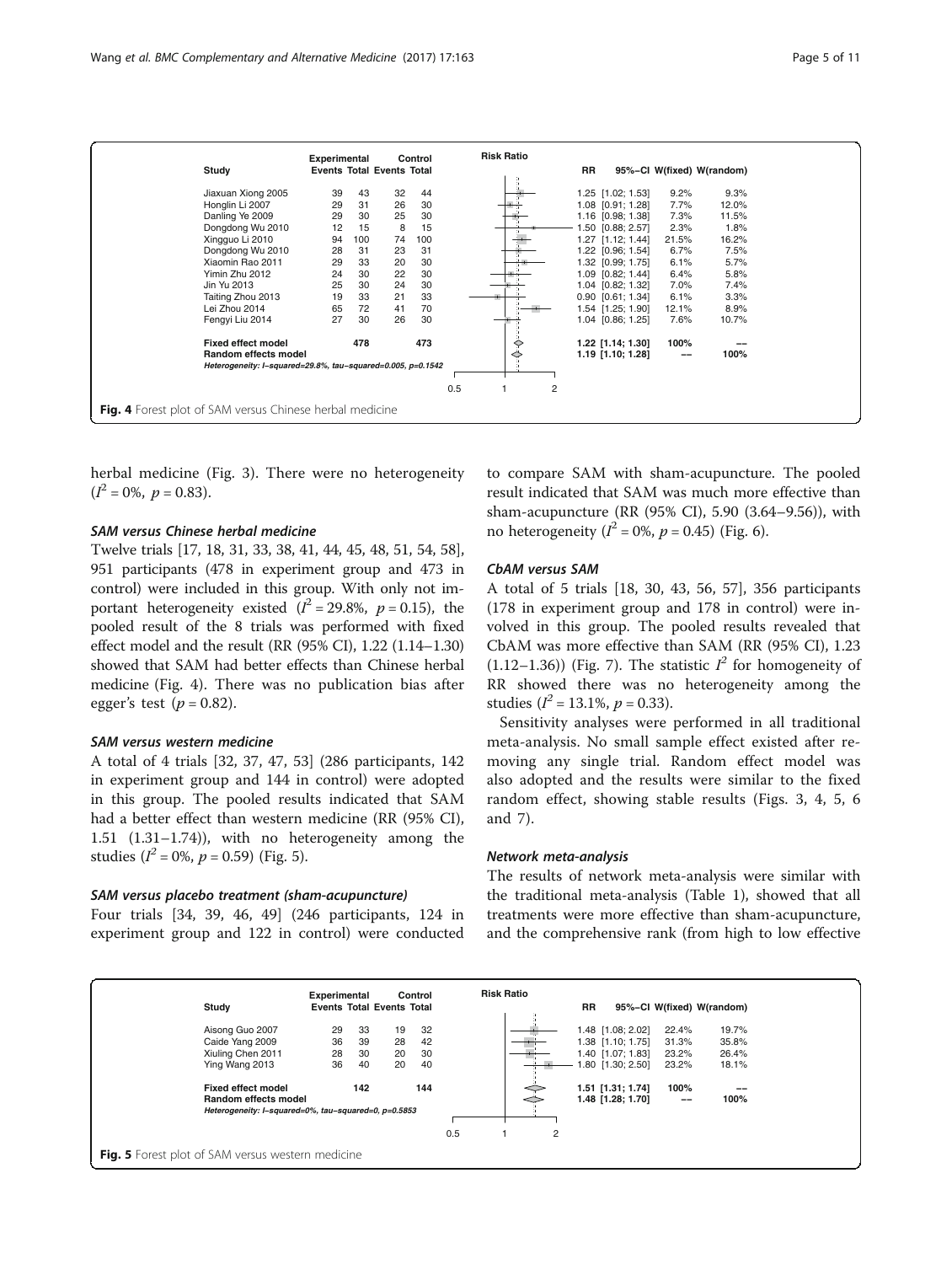<span id="page-5-0"></span>

rate) was CbAM, SAM, Chinese herbal medicine, western medicine and sham-acupuncture (Figs. [8](#page-7-0) and [9\)](#page-7-0)

#### Adverse events

Of the conducted trials, adverse events happened in four studies [\[17](#page-9-0), [31](#page-9-0), [33](#page-9-0), [42](#page-9-0)]. In total, there was fainting during acupuncture (6 cases), feeling of acid bilges on the back (6 cases),subcutaneous hematoma (1 case), burn during moxibustion (1 case). No serious adverse events happened.

#### Acupuncture point

The acupoints were chosen with two ways, constant point and constant point plus points based on the basis of symptoms. After analysis of points adopted in trial, we found Walking Three Miles (ST36), Spleen Locus (BL20), and Liver Locus (BL18) were the three points most commonly used (Additional file [2](#page-8-0): Figure S1).

## **Discussion**

In our meta-analysis, we included 31 trials for traditional and network meta-analysis. In traditional meta-analysis, CbAM and SAM were more effective than Chinese herbal medicine, western medicine and sham-acupuncture. In network meta-analysis, similar results were found. We also analysed all treatments by network meta-analysis, of which CbAM was the most effective, followed by SAM, Chinese herbal medicine, western medicine, and then sham-acupuncture.

The comparison of network meta-analysis and traditional meta-analysis depicted the same qualitative results (Table [1](#page-6-0)). It is reported that network metaanalysis can get narrower CI for which it can combine direct and indirect results [\[59](#page-9-0)]. In this research, similar conclusions were observed in comparison of CbAM versus SAM. However, in the comparison of SAM versus western medicine, SAM versus sham-acupuncture, the 95% CI became broader in network meta-analysis. This may be due to the inconsistency between direct and indirect comparison. The inconsistency test also showed that inconsistency existed in triangular loop of CbAM, SAM, Chinese herbal medicine, suggesting that the quantitative results of comparison needed further research although the same qualitative results were obtained.

Even though more and more evidences show the efficiency of acupuncture and moxibustion, there is still doubt that the functions of acupuncture and moxibustion are owing to placebo effect [\[60](#page-10-0), [61\]](#page-10-0). In our investigation we confirmed the efficiency of acupuncture and moxibustion by traditional and network meta-analysis, showing acupuncture and moxibustion had better effects than the placebo and also Chinese herbal medicine, western medicine, and similar results of acupuncture and moxibustion were also obtained in treating chronic pain when compared with placebo treatment [\[62](#page-10-0)]. Although the mechanism of acupuncture and moxibustion is still unclear, and some evidences of eradicating diseases and keeping healthy by means of acupuncture

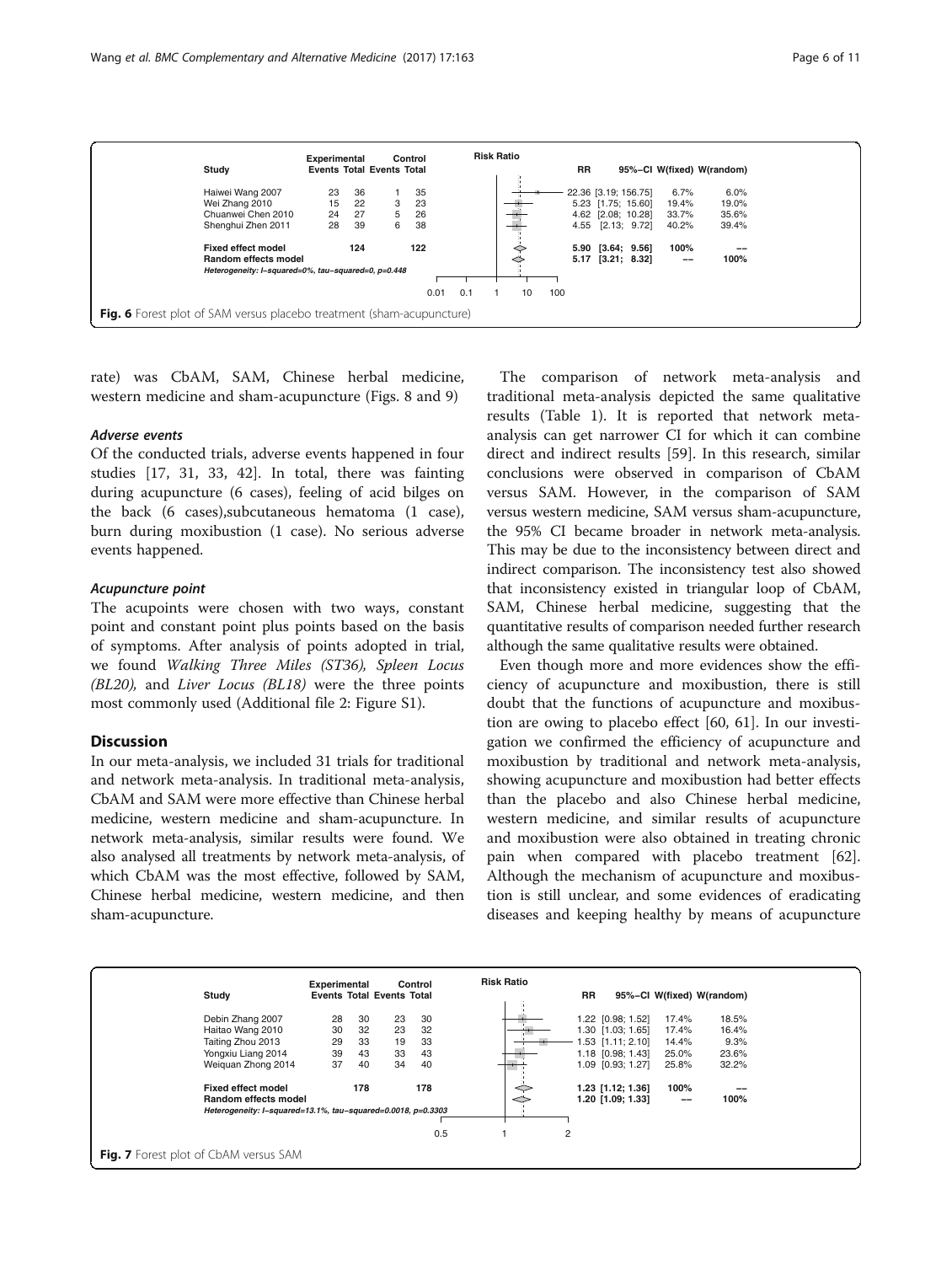|                                                                                                    | CbAM |                                         |                     |                        | Chinese medicine                                                  |                                                                                                       | Western medicine    |                     | Placebo (Sham-acupuncture) |                     |
|----------------------------------------------------------------------------------------------------|------|-----------------------------------------|---------------------|------------------------|-------------------------------------------------------------------|-------------------------------------------------------------------------------------------------------|---------------------|---------------------|----------------------------|---------------------|
| Treatment                                                                                          |      | T-meta <sup>a</sup> N-meta <sup>b</sup> | T-meta <sup>a</sup> | N-meta <sup>b</sup>    | T-meta <sup>a</sup> N-meta <sup>b</sup>                           |                                                                                                       | T-meta <sup>a</sup> | N-meta <sup>b</sup> | T-meta <sup>a</sup>        | N-meta <sup>b</sup> |
| CBAM                                                                                               |      |                                         |                     |                        | 23 (1.12-1.36) 1.10 (1.04-1.17) 1.17 (1.09-1.25) 1.23 (1.15-1.32) |                                                                                                       |                     | 1.68 (1.29-1.69)    |                            | 5.84 (1.19-12.21)   |
| SAM                                                                                                |      | $0.91(0.85 - 0.96)$                     |                     |                        |                                                                   | 1.22 (1.14-1.30) 1.2 (1.03-1.2 (1.51 (1.51 -1.74) 1.53 (1.17-2.43) 5.90 (3.64-9.56) 5.31 (1.74-11.07) |                     |                     |                            |                     |
| Thinese medicine                                                                                   |      | $0.81 (0.77 - 0.87)$                    |                     | $0.89$ $(0.83 - 0.97)$ |                                                                   |                                                                                                       |                     | $1.20(1.10 - 1.50)$ |                            | 4.00 (2.50-6.90)    |
| <b>Nestern</b> medicine                                                                            |      | $0.62$ $(0.37 - 0.77)$                  |                     | $0.68$ $(0.41 - 0.85)$ |                                                                   | $0.76(0.46 - 0.96)$                                                                                   |                     |                     |                            | 3.20 (1.90-5.50)    |
| placebo (sham-acupuncture)                                                                         |      | 0.21 (0.08-0.53)                        |                     | $0.24(0.09 - 0.58)$    |                                                                   | 0.26 (0.10-0.65)                                                                                      |                     | $0.37(0.12 - 0.99)$ |                            |                     |
| <sup>a</sup> stands for traditional meta-analysis<br><sup>b</sup> stands for network meta-analysis |      |                                         |                     |                        |                                                                   |                                                                                                       |                     |                     |                            |                     |

Table 1 Comparison of network meta-analysis and traditional meta-analysis Table 1 Comparison of network meta-analysis and traditional meta-analysis

<span id="page-6-0"></span>Wang et al. BMC Complementary and Alternative Medicine (2017) 17:163 Page 7 of 11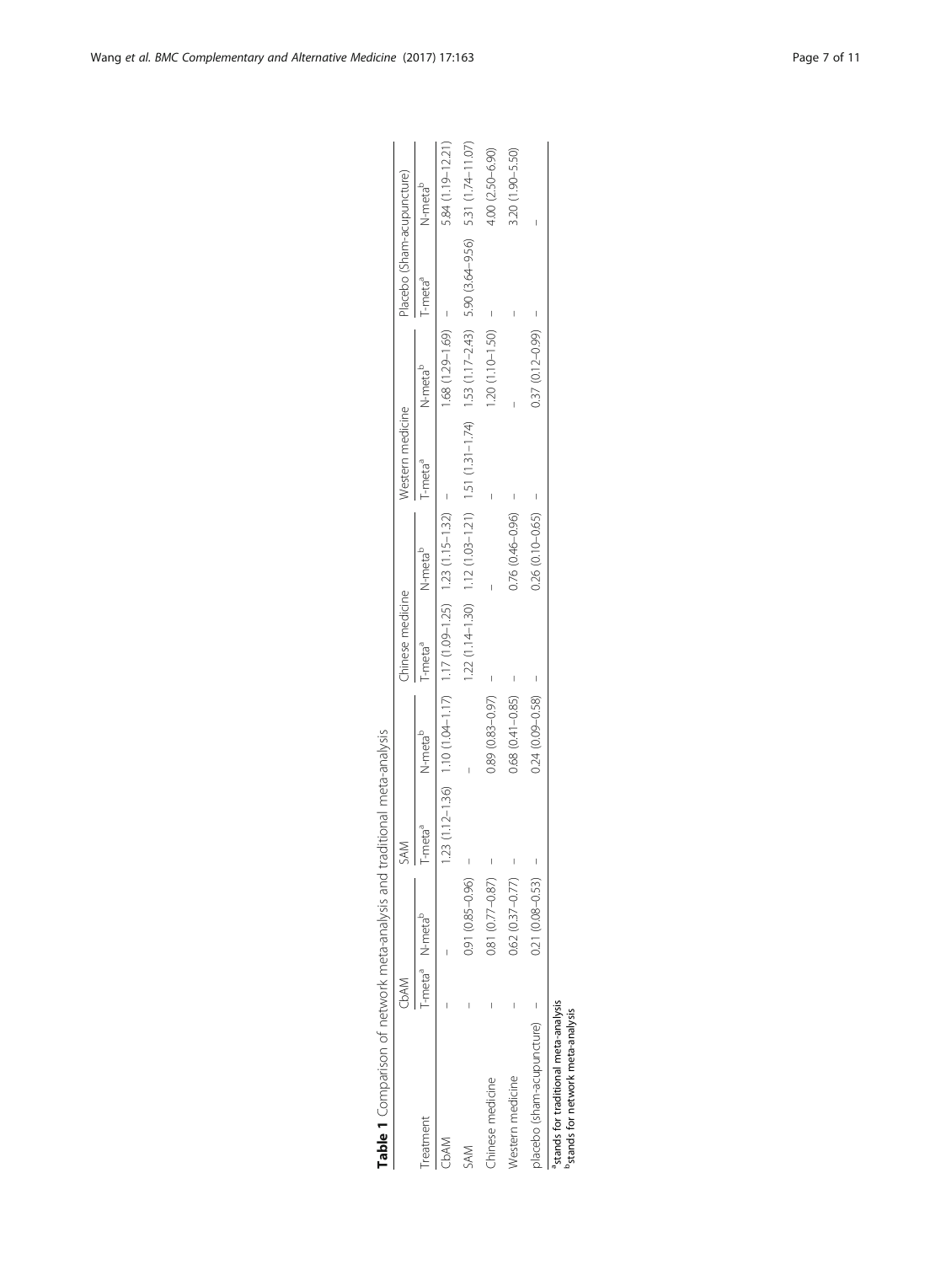and moxibustion from western medicine have been observed. In the trials of Zhen [[63\]](#page-10-0), Xiong [[64\]](#page-10-0), they found that immunity factors IL-6, IFN-γ, TNF-α changed significantly after the treatment with acupuncture and moxibustion, indicating that the treatment could strengthen the immune system. In animal experiments [[65, 66](#page-10-0)], compared with normal rats, the CFS rats had lower immunity factors of IgA, IgM, IgG and IFN-γ. After the treatment of acupuncture and moxibustion, the immunity factors recovered again indicating CFS might be caused by immune function disorder, and regulating immunity may be one of the methods that acupuncture and moxibustion adopt to treat CFS.

In this research, we focused on quantitative assessment of acupuncture and moxibustion by traditional and network meta-analysis, and compared it with Chinese herbal medicine and western medicine. Even though some similar researches have been performed before [[19](#page-9-0)–[21](#page-9-0)], some new informations were provided, for example, network meta-analysis. We also analyzed the acupoints adopted in trials, which was found to be a little different with the previous research [[19\]](#page-9-0). The head five acupoints were Walking Three Miles (ST36), Crossroad of Three Yins (SP6), Hundred Meetings (GV20), Back Area of Governing Vessel Meridian, Back Area of Urinary Bladder Meridian [[19\]](#page-9-0) and Walking Three Miles (ST36), Spleen Locus (BL20), Liver Locus (BL18), Kidney Locus (BL23), Crossroad of Three Yins (SP6) in our research. The reasons of the difference may be the criteria of inclusions and exclusions, and that the research time was different, we enrolled more trials than the earlier research. The acupoints information could provide some suggestions when chronic fatigue syndrome patients were treated by acupuncture and moxibustion.

From our results, the traditional Chinese medicine, as a type of complementary and alternative medicine, has good effects in relief of CFS symptoms. However, the others complementary and alternative medicines need further exploration. Furthermore, a group-based selfmanagement program for chronic fatigue syndrome patients seems to be useful in relief of fatigue severity, despite unsustained at the one-year follow-up, [[67](#page-10-0)] therefore, it is needed to support CFS/ME patients to access reliable, evidence-based information outside primary care, and an online resource for patients to support self-management may be a good choice [\[68](#page-10-0)]. In addition, activity pacing self-management was also found to be feasible and effective in desired daily life activities and reducing fatigue in women with CFS [\[69](#page-10-0)].





PT

treatment (sham-acupuncture)

<span id="page-7-0"></span>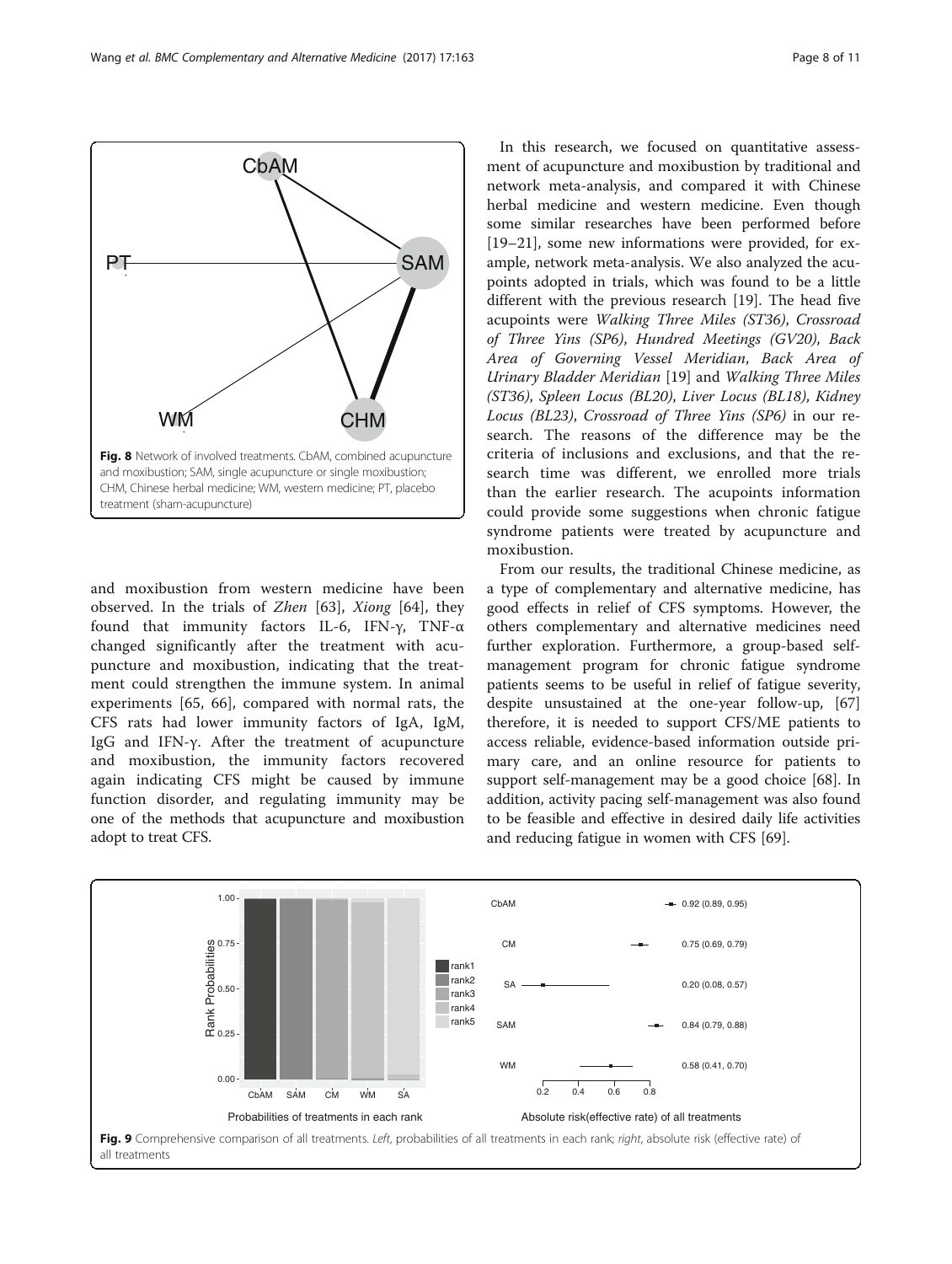<span id="page-8-0"></span>In this meta-analysis, we concentrated on the effect of acupuncture and moxibustion, and did not include trials for Chinese herbal medicine versus western medicine. Through network meta-analysis, we found Chinese herbal medicine had better effect than western medicine, which was similar to a traditional meta-analysis of Chinese herbal medicine to western medicine [\[70](#page-10-0)], and these two similar results provided extra evidence that our results were relatively reliable.

#### Limitations

In this review, 31 RCTs for treating CFs were identified, but the quality wasn't high. Some factors that could influence the results were discussed below. First, the quality of methodology of the studies was poor. Only two studies provided information on allocation concealment [\[17](#page-9-0), [51\]](#page-9-0), four trials described blinding of participants (single or double) [\[34, 39](#page-9-0), [46](#page-9-0), [49](#page-9-0)], one trial described blinding of outcome assessment [[39](#page-9-0)], and three trials had unclear bias of complete data [[17](#page-9-0), [33, 58](#page-9-0)]. These characteristics may lead to bias in selection, performance, and detection and may result in false-positive findings. However, this is a more comprehensive result so far. Second, as the limitation of sample size in some groups, such as SAM versus western medicine, some results still need further confirmations. Third, the qualitative results of some comparisons between traditional and network metaanalysis were a little different, indicating that the exact effects need further exploring. Fourth, there was potential publication bias among the included studies. All these trials were conducted in China and published in Chinese. Therefore positive results may be easier to be published. However, the heterogeneity might not be important as the  $I^2$  in all groups which was below 30%, that showed good effects of acupuncture and moxibustion. Fifth, although the outcome measure of effective rate was widely used in many related studies. The outcome measure was really a limitation due to the reason that effective rate was not a validated outcome and the definition could be subjective. This further limits the reliability of the findings.

## Conclusions

In this systematic review, we evaluated the treatment effect of acupuncture and moxibustion comprehensively which were found to be more effective than Chinese herbal medicine, western medicine and placebo treatment (sham-acupuncture) in relieving symptoms. However, because of low quality evidence and heterogeneity, further studies are required to confirm this hypothesis.

## Additional files

[Additional file 1: Table S1.](dx.doi.org/10.1186/s12906-017-1647-x) The characteristics of included studies. (PDF 630 kb)

[Additional file 2: Figure S1.](dx.doi.org/10.1186/s12906-017-1647-x) The highest frequency acupoints adopted in studies. (PDF 123 kb)

#### Abbreviations

AM: Acupuncture and moxibustion; CFS: Chronic fatigue syndrome; TCM: Traditional Chinese medicine

#### Acknowledgements

We thank Chongging Boyu Foreign Language Translation Center for assisting in the preparation of this manuscript.

#### Funding

This work was supported by a grant from the Special Health Research Project, Ministry of Health of China (No. 201002012) and a grant from Chongqing Health and Family Planning Commission (No. 20141027).

#### Availability of data and materials

The datasets supporting the conclusions of this article are included within the article.

#### Authors' contributions

WTW conducted the database search, assessed studies for inclusion, extracted and analyzed the data, and prepared the manuscript draft. CX assessed studies for inclusion, extracted the data which followed by cross checking with WTW. KLP analyzed the data and prepared the manuscript draft with WTW. HYX conceived the study and revised the manuscript. All authors read and approved the final version of the manuscript.

#### Competing interests

The authors declare that they have no competing interests.

#### Consent for publication

Not applicable.

#### Ethics approval and consent to participate

Not applicable.

Received: 25 June 2016 Accepted: 23 February 2017 Published online: 23 March 2017

#### References

- 1. Jason LA, Richman JA, Rademaker AW, Jordan KM, Plioplys AV, Taylor RR, et al. A community-based study of chronic fatigue syndrome. Arch Intern Med. 1999;159(18):2129–37.
- 2. Fukuda K, Straus SE, Hickie I, Sharpe MC, Dobbins JG, Komaroff A. The chronic fatigue syndrome: a comprehensive approach to its definition and study. International Chronic Fatigue Syndrome Study Group. Ann Intern Med. 1994;121(12):953–9.
- 3. Lindal E, Stefansson JG, Bergmann S. The prevalence of chronic fatigue syndrome in Iceland–a national comparison by gender drawing on four different criteria. Nord J Psychiatry. 2006;60(2):183.
- 4. Ranjith G. Epidemiology of chronic fatigue syndrome. Occup Med (Lond). 2005;55(1):13–9.
- 5. Rimes KA, Goodman R, Hotopf M, Wessely S, Meltzer H, Chalder T. Incidence, prognosis, and risk factors for fatigue and chronic fatigue syndrome in adolescents: a prospective community study. Pediatrics. 2007;119(3):e603–9.
- 6. Lee S, Yu H, Wing Y, Chan C, Lee AM, Lee DT, et al. Psychiatric morbidity and illness experience of primary care patients with chronic fatigue in Hong Kong. Am J Psychiatry. 2000;157(3):380–4.
- 7. Burgess M, Andiappan M, Chalder T. Cognitive behaviour therapy for chronic fatigue syndrome in adults: face to face versus telephone treatment: a randomized controlled trial. Behav Cogn Psychother. 2012;40(2):175–91.
- 8. Price JR, Mitchell E, Tidy E, Hunot V. Cognitive behaviour therapy for chronic fatigue syndrome in adults. Cochrane Database Syst Rev. 2008;3:CD001027.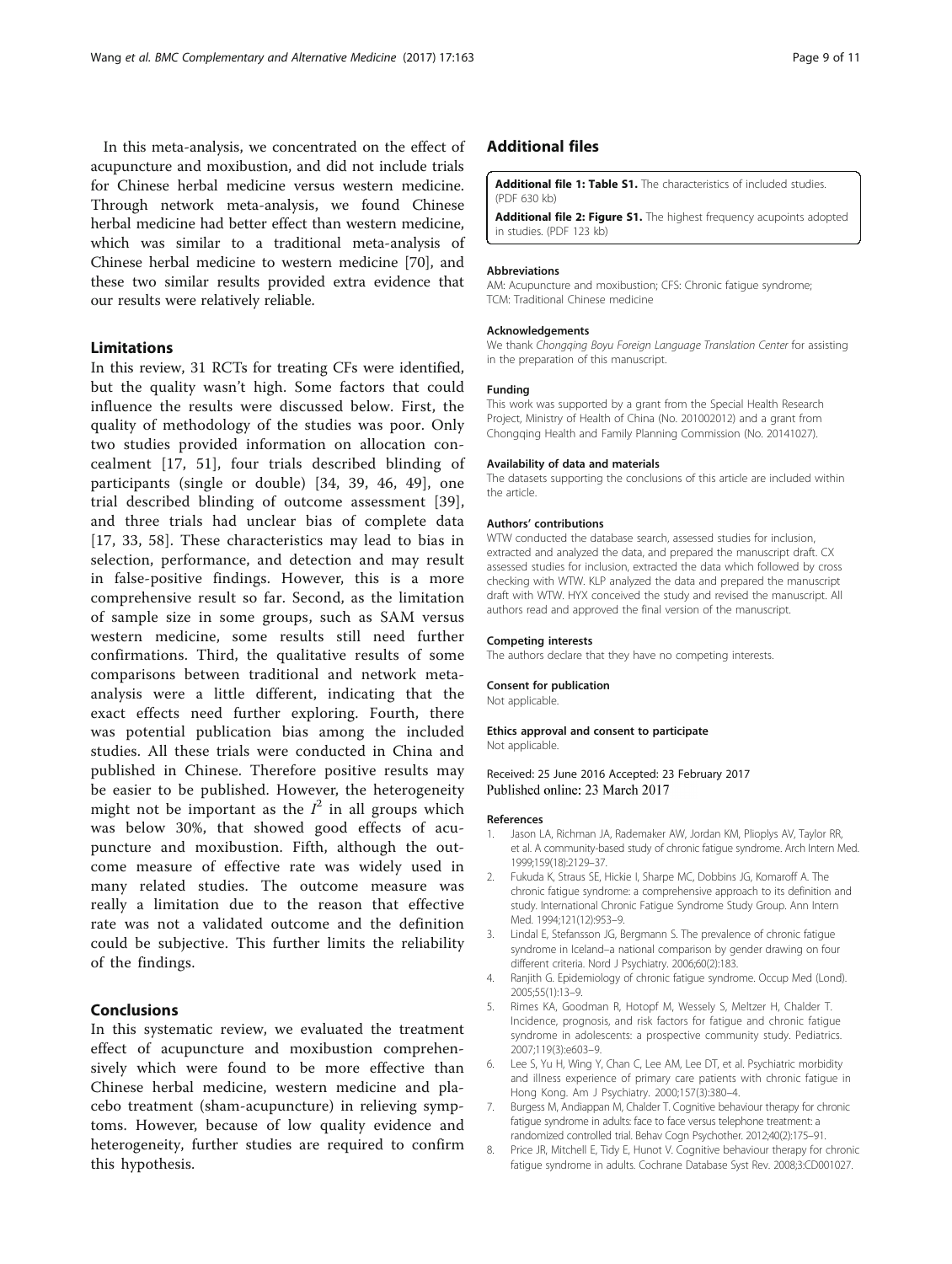- <span id="page-9-0"></span>9. Malouff JM, Thorsteinsson EB, Rooke SE, Bhullar N, Schutte NS. Efficacy of cognitive behavioral therapy for chronic fatigue syndrome: a meta-analysis. Clin Psychol Rev. 2008;28(5):736–45.
- 10. Larun L, Brurberg KG, Odgaard-Jensen J, Price JR. Exercise therapy for chronic fatigue syndrome. Cochrane Database Syst Rev. 2016;6:CD003200.
- 11. Chambers D, Bagnall AM, Hempel S, Forbes C. Interventions for the treatment, management and rehabilitation of patients with chronic fatigue syndrome/myalgic encephalomyelitis: an updated systematic review. J R Soc Med. 2006;99(10):506–20.
- 12. Reid S, Chalder T, Cleare A, Hotopf M, Wessely S. Chronic fatigue syndrome. BMJ Clin Evid. 2011;05:1–56.
- 13. Carruthers B, Jain A, De Meirleir K, Peterson D, Klimas N, Lerner A. Myalgic encephalomyelitis/chronic fatigue syndrome: clinical working case definition, diagnostic and treatment protocols. J Chronic Fatigue Syndr. 2003;11(7):115.
- 14. Turnbull N, Shaw EJ, Baker R, Dunsdon S, Costin N, Britton G, et al. Chronic fatigue syndrome/myalgic encephalomyelitis (or encephalopathy): diagnosisand management of chronic fatigue syndrome/ myalgicencephalomyelitis (or encephalopathy) in adults and children. London: Royal College of General Practitioners; 2007.
- 15. Afari N, Buchwald D. Chronic fatigue syndrome: a review. Am J Psychiatry. 2003;160(2):221–36.
- 16. Alecrim-Andrade J, Maciel-Junior JA, Cladellas XC, Correa-Filho HR, Machado HC. Acupuncture in migraine prophylaxis: a randomized sham-controlled trial. Cephalalgia. 2006;26(5):520–9.
- 17. Liu FY. The study of Thread Embedding Therapy with Shu Mu Combination by in Treatment of Liver Depression and Spleen Deficiency of Chronic Fatigue Syndrome. Guangzhou University of Chinese Medicine Master's Thesis. 2014.
- 18. Zhou TT. The clinical effects and immune mechanism research of moxibustion with warming needle for chronic fatigue syndrome with deficiency of heart and spleen. Guangzhou University of Chinese Medicine Doctor's Thesis. 2013.
- 19. Wang T, Zhang Q, Xue X, Yeung A. A systematic review of acupuncture and moxibustion treatment for chronic fatigue syndrome in China. Am J Chin Med. 2008;36(1):1–24.
- 20. Wang YY, Li XX, Liu JP, Luo H, Ma LX, Alraek T. Traditional Chinese medicine for chronic fatigue syndrome: a systematic review of randomized clinical trials. Complement Ther Med. 2014;22(4):826–33.
- 21. Alraek T, Lee MS, Choi TY, Cao H, Liu J. Complementary and alternative medicine for patients with chronic fatigue syndrome: a systematic review. BMC Complement Altern Med. 2011;11:87.
- 22. Holmes GP, Kaplan JE, Gantz NM, Komaroff AL, Schonberger LB, Straus SE, et al. Chronic fatigue syndrome: a working case definition. Ann Intern Med. 1988;108(3):387–9.
- 23. Liu Q. The curative effect standard of TCM diagnosis and treatment of chronic fatigue syndrome. Foreign Med Fascicle Chin Med. 1993;15(6):15.
- 24. Higgins JP, Altman DG, Gotzsche PC, Juni P, Moher D, Oxman AD, et al. The Cochrane Collaboration's tool for assessing risk of bias in randomised trials. BMJ. 2011;343:d5928.
- 25. Egger M, Davey Smith G, Schneider M, Minder C. Bias in meta-analysis detected by a simple, graphical test. BMJ. 1997;315(7109):629–34.
- 26. Duval S, Tweedie R. Trim and fill: a simple funnel-plot-based method of testing and adjusting for publication bias in meta-analysis. Biometrics. 2000;56(2):455–63.
- 27. R. Core T. R: A language and environment for statistical computing. Vienna: R Foundation for Statistical Computing; 2015. [http://www.R-project.org/](http://www.r-project.org/).
- 28. Schwarzer G. meta:General Package for Meta-Analysis. Version: 4.1-0. [http://](http://cran.r-project.org/web/packages/meta/index.html) [cran.r-project.org/web/packages/meta/index.html.](http://cran.r-project.org/web/packages/meta/index.html) [Accessed 25 Feb 2017].
- 29. Lin LF, Zhang J, Chu HT. pcnetmeta: Patient-Centered Network Meta-Analysis Version: 2.1. [http://cran.r-project.org/web/packages/pcnetmeta/](http://cran.r-project.org/web/packages/pcnetmeta/index.html) [index.html.](http://cran.r-project.org/web/packages/pcnetmeta/index.html) [Accessed 25 Feb 2017]
- 30. Zhang DB, Zhou CX, Liu L. Clinical observation of chronic fatigue syndrome treated by warm acupuncture and moxibustion at jiaji. Chin Acupunct Moxibustion. 2007;S1:61–62.
- 31. Xiong JX. The clinical researches of electro-therapy treatment for chronic fatigue syndromes. Guangzhou University of Traditional Chinese Medicine Master's Thesis. 2005.
- 32. Guo AS, Gu YH, Jin HZ. Clinical comparative study of moxibustion on chronic fatigue syndrome. J Liaoning Univ Tradit Chin Med. 2007;9(4):29–30.
- 33. Li HL. Clinical research on CFS of "Ganyupixu" kind with the SHU-MU network points acupuncture. Heilongjiang University of Chinese Medicine Master's Thesis. 2007.
- 34. Wang HW. Clinical study on electroacupuncture treatment of chronic fatigue syndrome. Chengdu university of TCM Doctor's Thesis. 2007.
- 35. Guo YQ. The clinical study of combined therapy of body and auricular acupuncture in the treatment of chronic fatigue syndrome. Guangzhou University of Chinese Medicine Doctor's Thesis. 2009.
- 36. Xie SY. The clinical study of combined therapy of electro- and auricular acupuncture in the treatment of chronic fatigue syndrome. Guangzhou University of Chinese Medicine Master's Thesis. 2009.
- 37. Yang CD, Bao JL, Song JC, Qiu YY. Clinical observation of 80 CFS cases treated with catgut embedment in acupoints. World Chin Med. 2009;4(3):154–5.
- Ye DN. The effective observation of curing liver depression and spleen deficiency of chronic fatigue syndrome by acupuncture Guangzhou University of Chinese Medicine Master's Thesis. 2009.
- 39. Chen CW. Mechanism and clinical observation on acupuncture in chronic fatigue syndrome. Guangzhou University of Chinese Medicine Doctor's Thesis. 2010.
- 40. Du J. Clinical study on treatment of chronic fatigue syndrome of stagnation of the liver-qi and spleen-deficiency with acupuncture and moxibustion. Changchun University of Chinese Medicine Master's Thesis. 2010.
- 41. Li XG. Clinical research on treating chronic fatigue syndrome by elongated needle penetration needling plus holistic nursing. Clin J Chin Med. 2010;2(20):18–9.
- 42. Lin YM. The clinical researches of moxibustion with warming needle for chronic fatigue syndrome. Guangzhou University of Chinese Medicine Master's Thesis. 2010.
- 43. Wang HT. Observation on curative effect of warm acupuncture and moxibustion at back - shu points on chronic fatigue syndrome. Chinical J Clin Ration Drug Use. 2010;3(17):78.
- 44. Wu DD. The clinical research of eight meridian confluence points with auricular therapytreatment of chronic fatigue syndrome of liver depression and spleen. Heilongjiang university of Chinese medicine Master's Thesis. 2010.
- 45. Wu DD, Li Y. The treatment of both heart and spleen deficiency type of chronic fatigue syndrome by eight confluent points with ear acupuncture. J Clin Acupunct Moxibustion. 2010;26(11):31–3.
- 46. Zhang W. Clinical study on acupuncture at Back-Shu points for chronic fatigue syndrome:a report of 22 cases. J Tradit Chin Med. 2010;51(2):139–41.
- 47. Chen XL, Xu K, Zhou J, Huang YS, Lin HG, Luo RH. Clinical observation on chronic fatigue syndrome treated by moxibustion at Guanyuan and Qihai. J New Chin Med. 2011;43(2):109–10.
- 48. Rao XM, Luo ZN, Wang XL. Treatment of 33 cases of chronic fatigue syndrome by heat-sensitive moxibustion. Jiangxi J Tradit Chin Med. 2011;5(42):66–7.
- 49. Zhen SH, Zhen SZ, Jiao JK, Ren R, Wei LL, Yang LX, et al. Effect of acupuncture and moxibustion of Shu-Mu points on quality of life of patients with chronic fatigue syndrome. Guiding J Tradit Chin Med Pharm. 2011;17(7):66–8.
- 50. Lin YM, Chen WJ, Chen XL, Jiang GH. Therapeutic effect of moxibustion with warming needle for chronic fatigue syndrome with heart-spleen deficiency: an observation of 50 cases. J New Chin Med. 2012;44(10):93–4.
- 51. Zhu YM. Abdominal acupuncture for treatment of chronic fatigue syndrome a randomized clinical trial. Nanjing University of Chinese Medicine Doctor's Thesis. 2012.
- 52. Dai QM, Chen HB. Treatment of 26 cases of chronic fatigue syndrome with Yiqiwenyang and acupuncture. Nei Mongol J Tradit Chin Med. 2013;40:46.
- 53. Wang Y, Xiao W, Wang J. Therapeutic observation on thunder-fire moxibustion for chronic fatigue syndrome. Shanghai J Acupunct Moxibustion. 2013;32(10):827–8.
- 54. Yu J. Clinical research on treatment of chronic fatigue syndrome by acupuncture on back points. Dalian Medical University Master's Thesis. 2013.
- 55. Lai XY. The acupuncture treatment of Spirit selection points to the liver depression and spleen deficiency syndrome of chronic fatigue syndrome clinical observation. Nanjing University of Traditional Chinese Medicine Doctor's Thesis. 2014.
- 56. Liang YX, Liu Q. Observation on curative effect of acupoint catgut embedding with moxibustion of moxibustion on chronic fatigue syndrome. J Pract Tradit Chin Med. 2014;30(7):642–3.
- 57. Zhong WQ, Li SC, Gu TT. Observation on curative effect of warming acupuncture on chronic fatigue syndrome. Shanghai J Acu-mox. 2014;33(3):206–8.
- 58. Zhou L, Feng ZG. Efficacy of chronic fatigue syndrome treated by acupoint catgut-embedding. J Clin Acupunct Moxibustion. 2014;30(2):31–3.
- 59. Bangalore S, Kumar S, Kjeldsen SE, Makani H, Grossman E, Wetterslev J, et al. Antihypertensive drugs and risk of cancer: network meta-analyses and trial sequential analyses of 324,168 participants from randomised trials. Lancet Oncol. 2011;12(1):65–82.